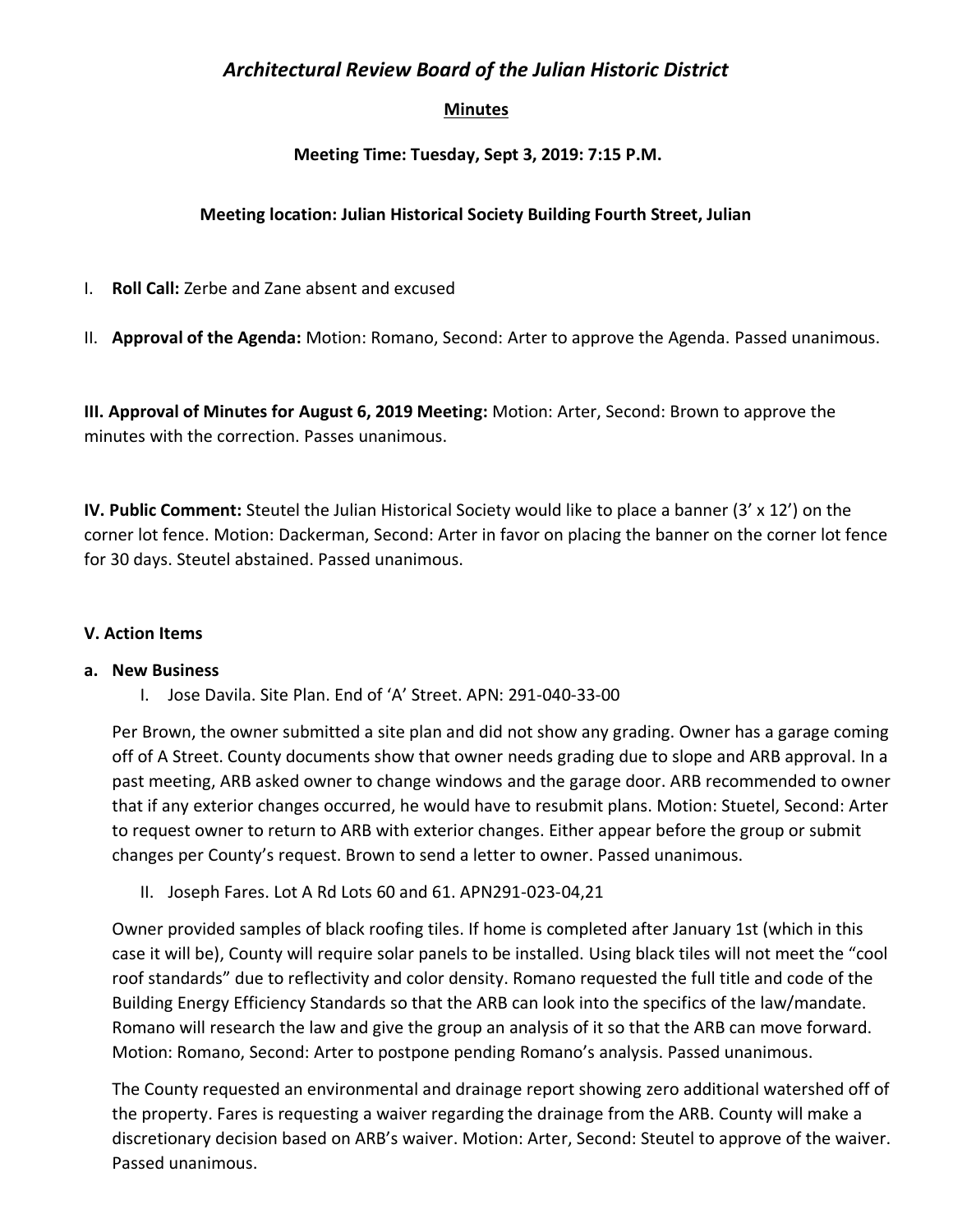III. Julian Café Signs

The raised, carved letters on the new signs are not approved. Letter needs to be sent to owner stating that the new signs are not approved. Motion: Romano, Second: Arter to send a letter to the owner. Passed unanimous.

### IV. 2020 3rd St. APN: 291-084-25 Historic Hildreth house

Jesse Cruz is providing maintenance to the house. Postpone until next month since information about situation is not available at this time.

V. Yoga Wine Bar. Fourth Street, Julian Chamber of Commerce property. Old Candied Apple location.

No longer an issue as the company is not going forward.

### **b. Old Business.**

I. Julian Beer Company 2315 Main St. APN 291-040-67 Lighting, fence, car

Members and owner discussed the proposed area for solar the panels. The owner, Jeremy Marsaglia, provided a photo of the space (south facing part of the roof) along with a proposed sign to cover the area. Group discussed that the proposed placement would be visible from the road and that a sign would not be appropriate. Alternate areas of the roof was considered however existing equipment and appliances currently in place (which were not previously approved by the ARB) take up alternate areas. Panels could possibly be placed on the barn and a sign could be placed there if needed. Motion: Romano, Second: Arter to table the issue until next month and have all board members to visit site again and for owner to provide more detailed drawings of proposed placement of the panels. Passed unanimous.

Owner provided specs of a proposed sign for the front of the building. Colors on the image are not representative. Sign dimensions: 4' diameter, 12' high. JBC would politely ask the Julian Pie Company to cut back the existing tree. The sign is not approvable as is due to color, height and shape. County may have a height ordinance, Brown will check into it. Motion: Steutel, Second: Romano to recommend that the owner provide specs of a sign that the County and ARB will approve. Passed unanimous.

Per owner, the car will be given away soon. Lighting and fencing will be discussed at the next meeting.

II. County Barn. Fence style. 1471 Hollow Glen Rd. APN: 291-122-20

Postponed until next month

### **c. ARB Business and Committee Reports**

- I. Public Relations Update: post office box, letter head, website, letters. Not discussed
- II. Sherwin Williams color pallet Not discussed

### **VI. Requests for items to be included on the next agenda.**

### **VII. Adjourn at 8:45 pm**